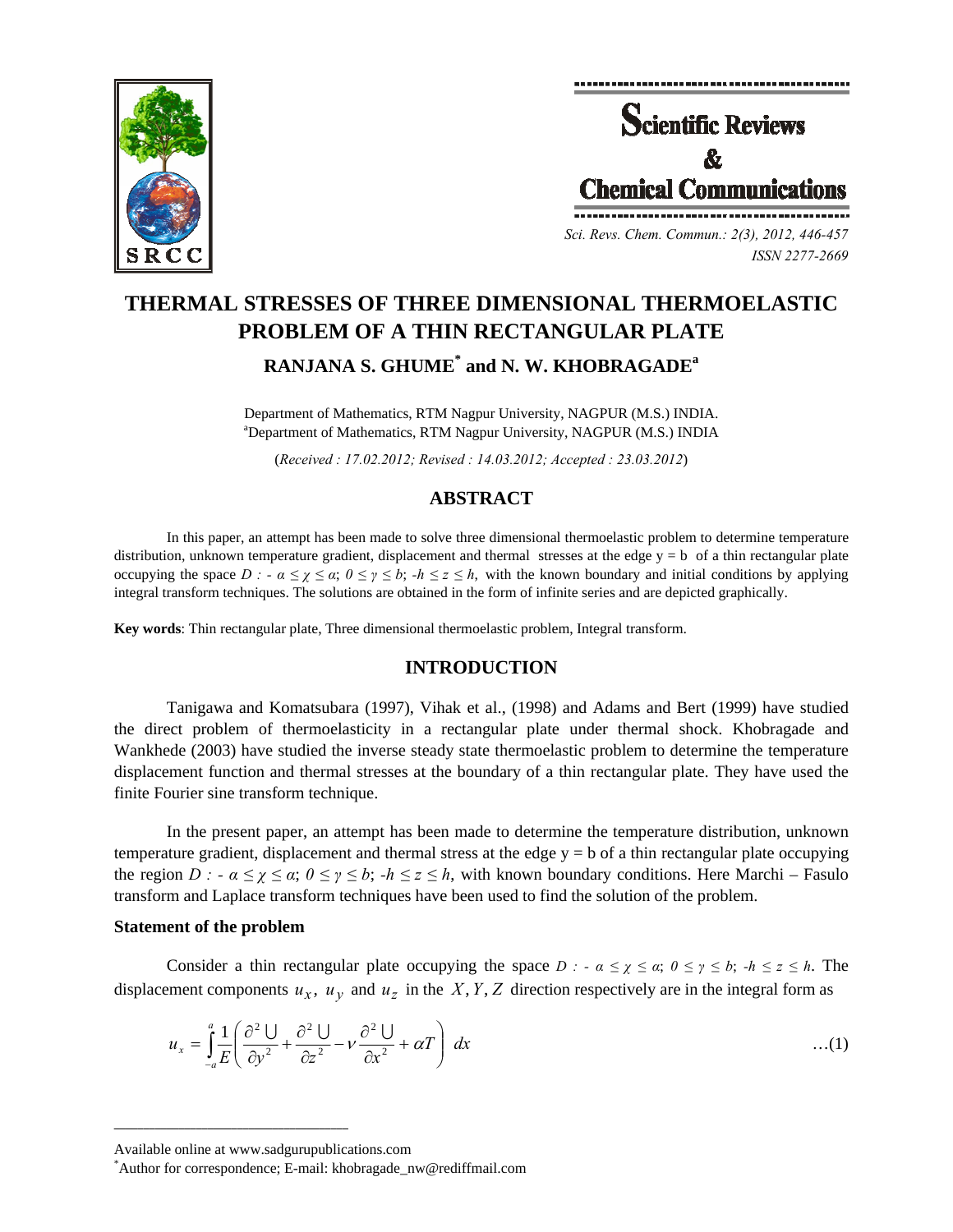$$
u_y = \int_0^b \frac{1}{E} \left( \frac{\partial^2 U}{\partial z^2} + \frac{\partial^2 U}{\partial x^2} - v \frac{\partial^2 U}{\partial y^2} + \alpha T \right) dy
$$
...(2)

$$
u_z = \int_{-h}^{h} \frac{1}{E} \left( \frac{\partial^2 U}{\partial x^2} + \frac{\partial^2 U}{\partial y^2} - \nu \frac{\partial^2 U}{\partial z^2} + \alpha T \right) dz
$$
...(3)

where  $E, v$  and  $\alpha$  are the Young's modulus, poisons ratio and the linear coefficient of thermal expansion of the material of the plate respectively and  $\bigcup (x, y, z, t)$  is the Airy's stress function which satisfy the differential equation

$$
\left(\frac{\partial^2}{\partial x^2} + \frac{\partial^2}{\partial y^2} + \frac{\partial^2}{\partial z^2}\right)^2 \cup (x, y, z, t) = -\alpha E \left(\frac{\partial^2}{\partial x^2} + \frac{\partial^2}{\partial y^2} + \frac{\partial^2}{\partial z^2}\right) T(x, y, z, t) \tag{4}
$$

Where  $T(x, y, z, t)$  denotes the temperature of thin rectangular plate satisfying the following differential equation.

$$
\frac{\partial^2 T}{\partial x^2} + \frac{\partial^2 T}{\partial y^2} + \frac{\partial^2 T}{\partial z^2} = \frac{1}{k} \frac{\partial T}{\partial t}
$$
...(5)

Where  $k$  is thermal diffusivity of the material subject to initial conditions

$$
T\left(\chi,\gamma,z,0\right)=0
$$

And the boundary conditions are

$$
\[T(x, y, z, t) + k_1 \frac{\partial T(x, y, z, t)}{\partial x}\]_{x=a} = F_1(y, z, t) \tag{7}
$$

$$
\left[T(x, y, z, t) + k_2 \frac{\partial T(x, y, z, t)}{\partial x}\right]_{x=-a} = F_2(y, z, t) \tag{8}
$$

$$
[T(x, y, z, t)]_{y=b} = G(x, z, t)
$$
 (Unknown) ...(9)

$$
\[T(x, y, z, t) + C \frac{\partial T(x, y, z, t)}{\partial y}\]_{y=0} = g(x, z, t) \tag{10}
$$

$$
\left[T(x, y, z, t) + k_3 \frac{\partial T(x, y, z, t)}{\partial z}\right]_{z=h} = F_3(x, y, t) \tag{11}
$$

$$
\[T(x, y, z, t) + k_4 \frac{\partial T(x, y, z, t)}{\partial z}\]_{z=-h} = F_4(x, y, t) \tag{12}
$$

The interior condition is

$$
\[T(x, y, z, t) + c \frac{\partial T(x, y, z, t)}{\partial z}\]_{y=\xi} = f(x, z, t) \quad \text{(Known)} \tag{13}
$$

…(6)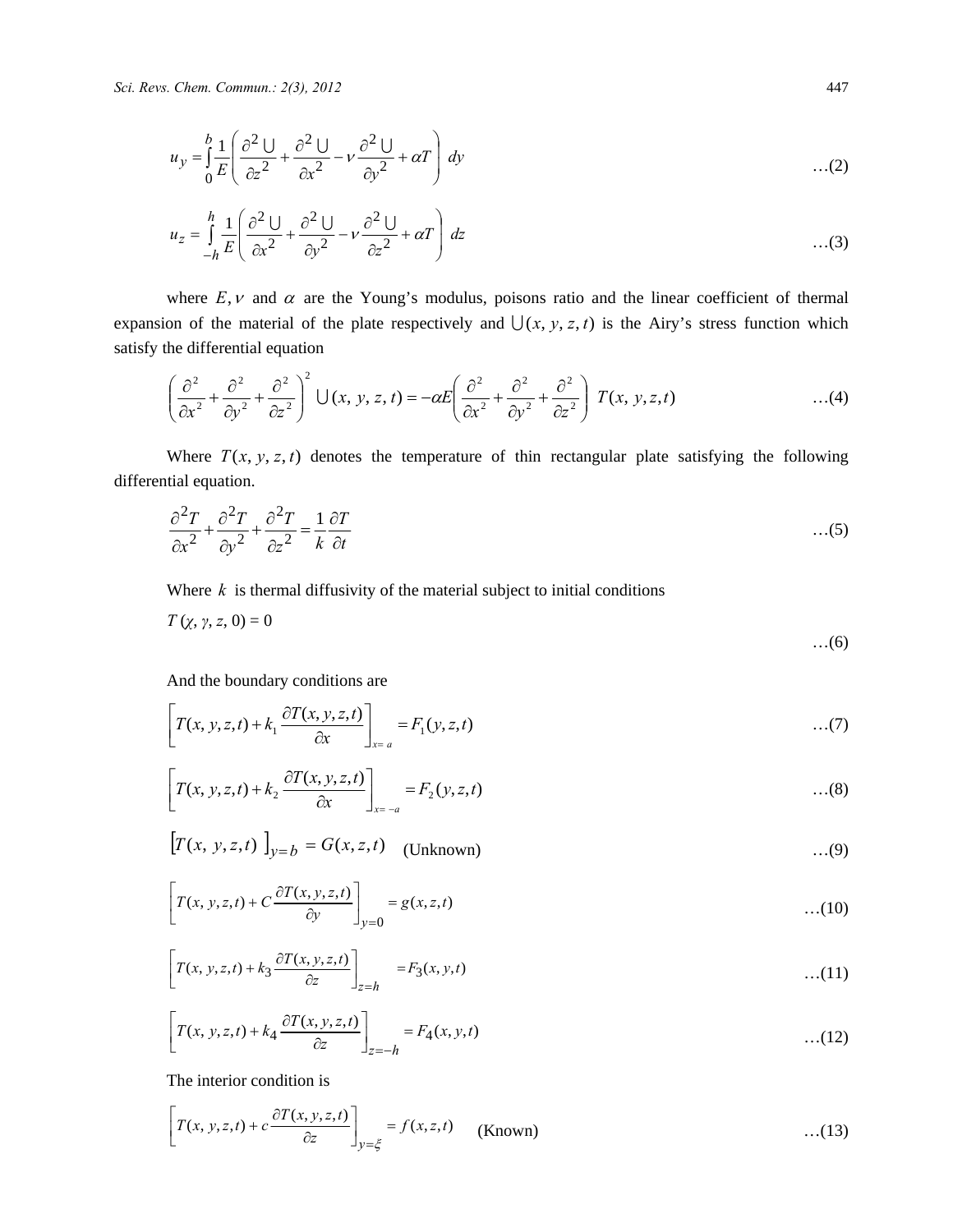The stresses components in terms of  $\bigcup (x, y, z, t)$  are given by

$$
\sigma_{xx} = \left(\frac{\partial^2 U}{\partial y^2} + \frac{\partial^2 U}{\partial z^2}\right) \tag{14}
$$

$$
\sigma_{yy} = \left(\frac{\partial^2 U}{\partial z^2} + \frac{\partial^2 U}{\partial x^2}\right) \tag{15}
$$

$$
\sigma_{zz} = \left(\frac{\partial^2 U}{\partial x^2} + \frac{\partial^2 U}{\partial y^2}\right) \tag{16}
$$

The equations (1) to (16) constitute the mathematical formulation of the problem under consideration.

### **Solution of the problem**

By applying finite Marchi – Fasulo transform and Laplace transform to the equations (5) to (13), and then taking their inversion, we obtain

$$
T(x, y, z, t) = \frac{k}{c^2} \sum_{m,n=1}^{\infty} \left[ \frac{P_m(x)}{\lambda_m} \right] \left[ \frac{P_n(z)}{\lambda_n} \right] \left[ \phi_1(y) \tau_1(t) - \phi_2(y) \tau_2(t) \right]
$$
  
+ 
$$
\frac{2k\pi}{\xi^2} \sum_{m,n,\zeta=1}^{\infty} \left[ \frac{P_m(x)}{\lambda_m} \right] \left[ \frac{P_n(z)}{\lambda_n} \right] \left[ \frac{\zeta}{\cos \zeta \pi} \right] \left[ \frac{\psi_1(y) \tau_3(t) - \psi_2(y) \tau_4(t)}{\left[ 1 + (c\zeta \pi/\xi)^2 \right]} \right]
$$
  
- 
$$
\sum_{m,n=1}^{\infty} \left[ \frac{P_m(x)}{\lambda_m} \right] \left[ \frac{P_n(z)}{\lambda_n} \right] A_3(m,n,y,t) \qquad \qquad \dots (17)
$$
  

$$
G(x, z, t) = \frac{k}{c^2} \sum_{m,n=1}^{\infty} \left[ \frac{P_m(x)}{\lambda_m} \right] \left[ \frac{P_n(z)}{\lambda_n} \right] \left[ \phi_1(b) \tau_1(t) - \phi_2(b) \tau_2(t) \right]
$$
  
+ 
$$
\frac{2k\pi}{\xi^2} \sum_{m,n,\zeta=1}^{\infty} \left[ \frac{P_m(x)}{\lambda_m} \right] \left[ \frac{P_n(z)}{\lambda_n} \right] \left[ \frac{\zeta}{\cos \zeta \pi} \right] \left[ \frac{\psi_1(b) \tau_3(t) - \psi_2(b) \tau_4(t)}{\left[ 1 + (c\zeta \pi/\xi)^2 \right]} \right]
$$
  
- 
$$
\sum_{m,n=1}^{\infty} \left[ \frac{P_m(x)}{\lambda_m} \right] \left[ \frac{P_n(z)}{\lambda_n} \right] A_3(m,n,b,t) \qquad \dots (18)
$$

Where,

$$
\phi_1(y) = \frac{\sinh(y/c) - \cosh(y/c)}{\sinh(\xi/c)}
$$
\n
$$
\phi_2(y) = \frac{\sinh\left(\frac{y-\xi}{c}\right) - \cosh\left(\frac{y-\xi}{c}\right)}{\sinh(\xi/c)}
$$
\n
$$
\psi_1(y) = \sin\left(\frac{c\pi}{\xi}\right)y - \left(\frac{c\zeta\pi}{\xi}\right)\cos\left(\frac{c\pi}{\xi}\right)y, \quad \psi_2(y) = \sin\left(\frac{c\pi}{\xi}\right)(y-\xi) - \left(\frac{c\zeta\pi}{\xi}\right)\cos\left(\frac{c\pi}{\xi}\right)(y-\xi)
$$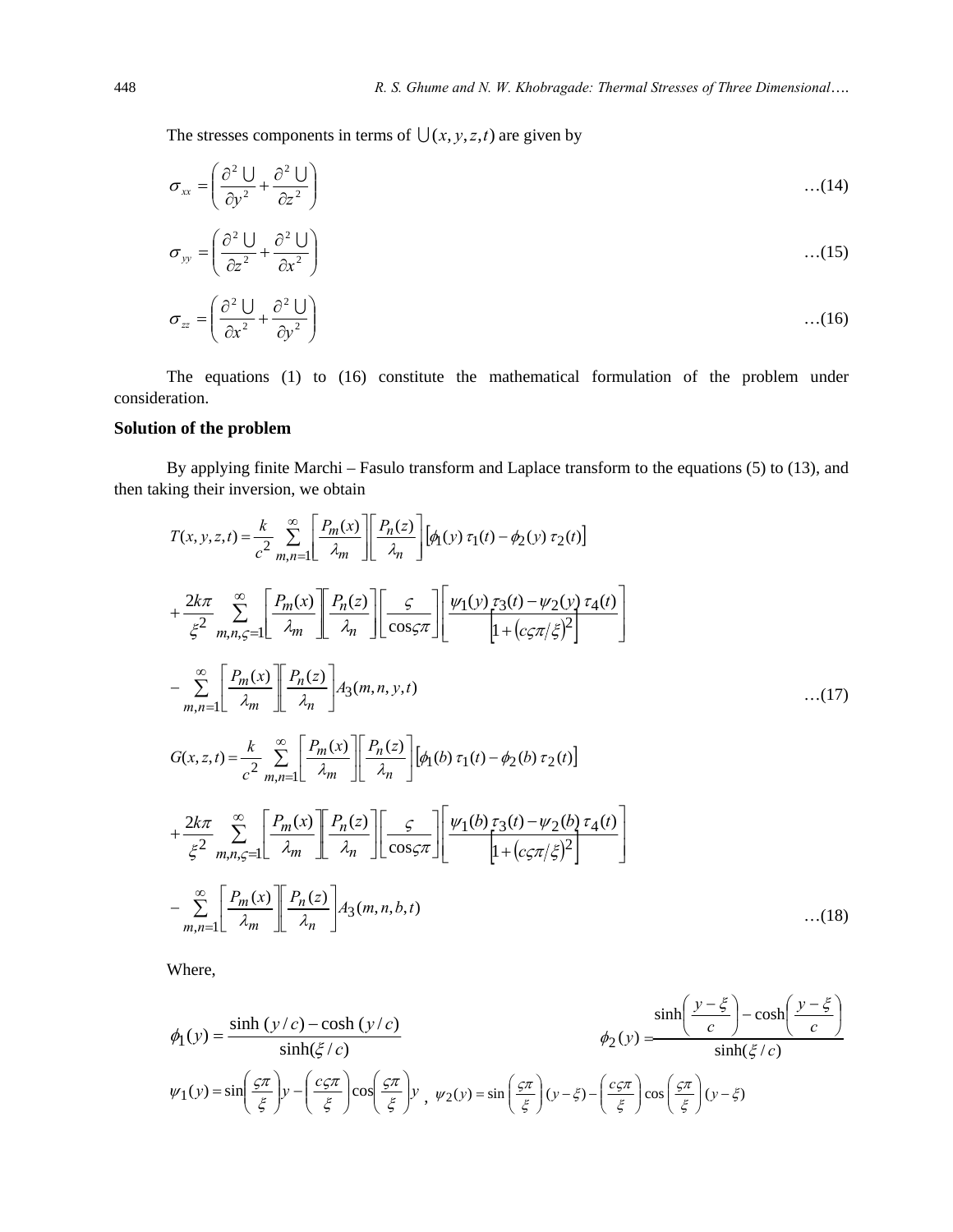$$
\tau_1(t) = \int_0^t \left[ \overline{f}(m, n, t - u) - A_1(m, n, t - u) \right] e^{ku \left[ \frac{1 - c^2 q^2}{c^2} \right]} du
$$
\n
$$
\tau_2(t) = \int_0^t \overline{g}(m, n, t - u) - A_2(m, n, t - u) e^{-ku \left[ \frac{1 - c^2 q^2}{c^2} \right]} du
$$
\n
$$
\tau_3(t) = \int_0^t \left[ \overline{f}(m, n, t - u) - A_1(m, n, t - u) \right] e^{-ku \left[ q^2 + \left( \frac{c\pi}{\xi} \right)^2 \right]} du
$$
\n
$$
\tau_4(t) = \int_0^t \left[ \overline{g}(m, n, t - u) - A_2(m, n, t - u) e^{-ku \left[ q^2 + \left( \frac{c\pi^2}{\xi} \right)^2 \right]} du
$$
\n
$$
A_1(m, n, t) = \left[ \left( \chi + c \frac{d\chi}{dz} \right)_{z = \xi} \right], \quad A_2(m, n, t) = \left[ \left( \chi + c \frac{d\chi}{dz} \right)_{z = 0} \right], \quad A_3(m, n, z, t) = L^{-1}[\chi]
$$

Here  $\bar{f}$   $(m, n, t)$  and  $\bar{g}(m, n, t)$  denote the Marchi – Fasulo transforms of  $\bar{f}(m, z, t)$  and  $g(m, z, t)$  respectively.  $\overline{f}(m, z, t)$   $\overline{g}(m, z, t)$  denote the finite Marchi – Fasulo transform of  $f(x, z, t)$  and  $g(x, z, t)$  respectively.

$$
= \int_{-h}^{h} \bar{f}(m, n, t) = \int_{-h}^{h} \bar{f}(m, z, t) P_n(z) dz \Big|_{,g}(m, n, t) = \int_{-h}^{h} \bar{g}(m, z, t) P_n(z) dz \Big|_{,h} \lambda_n = \int_{-h}^{h} P_n^2(z) dz
$$
  
\n
$$
P_n(z) = Q_n \cos(a_n z) - W_n \sin(a_n z)
$$
  
\n
$$
Q_n = a_n(\alpha_3 + \alpha_4) \cos(a_n h) + (\beta_3 - \beta_4) \sin(a_n h)
$$
  
\n
$$
W_n = (\beta_3 + \beta_4) \cos(a_n h) + (\alpha_4 - \alpha_3) a_n \sin(a_n h)
$$
  
\nEquation (17) is the desired solution of the given problem with  $\beta_3 = \beta_4 = 1$ ,  $\alpha_3 = k_3$ ,  $\alpha_4 = k_4$ .

### **Determination of airys stress function**

Substituting the values of  $T(x, y, z, t)$  from equation (17) in equation (4) one obtains

$$
U(x, y, z, t) = \frac{\alpha E k}{c^2} \sum_{m,n=1}^{\infty} \left[ \frac{P_m(x)}{\lambda_m} \right] \left[ \frac{P_n(z)}{\lambda_n} \right] \left[ \frac{\left[ \phi_1(z) \tau_1(t) - \phi_2(z) \tau_2(t) \right]}{a_m^2 + a_n^2 - 1/c^2} \right]
$$
  
+ 
$$
\frac{2\alpha E k \pi}{\xi^2} \sum_{m,n,\varsigma=1}^{\infty} \left[ \frac{P_m(x)}{\lambda_m} \right] \left[ \frac{P_n(z)}{\lambda_n} \right] \left[ \frac{\varsigma}{\cos \varsigma \pi} \right] \left[ \frac{1}{1 + \left( c \varsigma \pi / \xi \right)^2} \right]
$$

$$
\times \left[ \frac{\psi_1(z) \tau_3(t) - \psi_2(z) \tau_4(t)}{a_m^2 + a_n^2 + \left( \varsigma \pi / \xi \right)^2} \right] - \alpha E \sum_{m,n=1}^{\infty} \left[ \frac{P_m(x)}{\lambda_m} \right] \left[ \frac{P_n(z)}{\lambda_n} \right] \left[ \frac{A_3(m,n,z,t)}{a_m^2 + a_n^2 - l_0} \right] \tag{19}
$$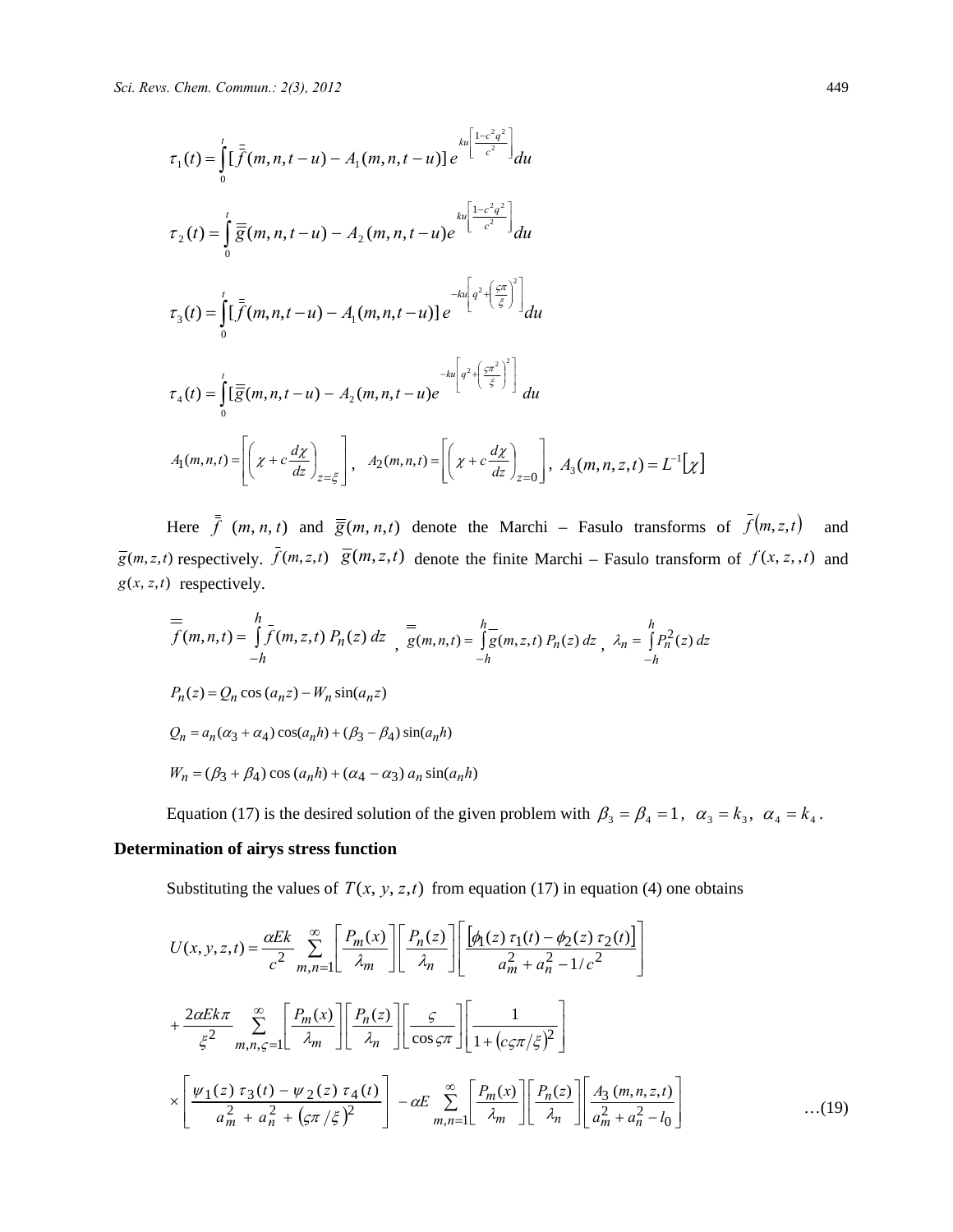### **Determination of displacement components**

Substituting the values  $(19)$  in the equation  $(1)$  to  $(3)$  one obtains

$$
u_x = \frac{\alpha k}{c^2} \sum_{m,n=1}^{\infty} \left[ \frac{(k_1 + k_2)\sin 2a_m a}{\lambda_m} \right] \left[ \frac{P_n(z)}{\lambda_n} \right] \left[ \frac{(1+v)a_m^2}{a_m^2 + a_n^2 - 1/c^2} \right]
$$
  
\n
$$
\times [\phi_1(y) \tau_1(t) - \phi_2(y) \tau_2(t)]
$$
  
\n+  $\frac{2\alpha k\pi}{\xi^2} \sum_{m,n,\zeta=1}^{\infty} \left[ \frac{(k_1 + k_2)\sin 2a_m a}{\lambda_m} \right] \frac{\varsigma}{\cos \varsigma \pi} \left[ \frac{P_n(z)}{\lambda_n} \right] \left[ \frac{(1+v)a_m^2}{a_m^2 + a_n^2 + (\varsigma \pi/\xi)^2} \right]$   
\n
$$
\times \left[ \frac{\psi_1(y)\tau_3(t) - \psi_2(y) \tau_4(t)}{1 + (c\varsigma \pi/\xi)^2} \right]
$$
  
\n-  $\alpha \sum_{m,n=1}^{\infty} \left[ \frac{(k_1 + k_2)\sin 2a_m a}{\lambda_m} \right] \left[ \frac{P_n(z)}{A_n} \right] \left[ \frac{(1+v) a_m^2}{a_m^2 + a_n^2 - l_0} \right] A_3(m, n, y, t)$  ...(20)  
\n
$$
u_y = \frac{\alpha k}{c^2} \sum_{m,n=1}^{\infty} \left[ \frac{P_m(x)}{\lambda_m} \right] \left[ \frac{P_n(z)}{\lambda_n} \right] \left[ \frac{-(1+v)/c^2}{a_m^2 + a_n^2 - 1/c^2} \right] [\phi_1(b) \tau_1(t) - \phi_2(b) \tau_2(t)]
$$
  
\n+  $\frac{2\alpha k\pi}{\xi^2} \sum_{m,n,\zeta=1}^{\infty} \left[ \frac{P_m(x)}{\lambda_m} \right] \left[ \frac{P_n(z)}{a_m^2 + a_n^2 - 1/c^2} \right] [\phi_1(b) \tau_1(t) - \phi_2(b) \tau_2(t)]$   
\n
$$
\times [\psi_1(b) \tau_3(t) - \psi_2(b) \tau_4(t)]
$$
  
\n-  $\alpha \sum_{m,n=1}^{\infty} \left[ \frac{P_m$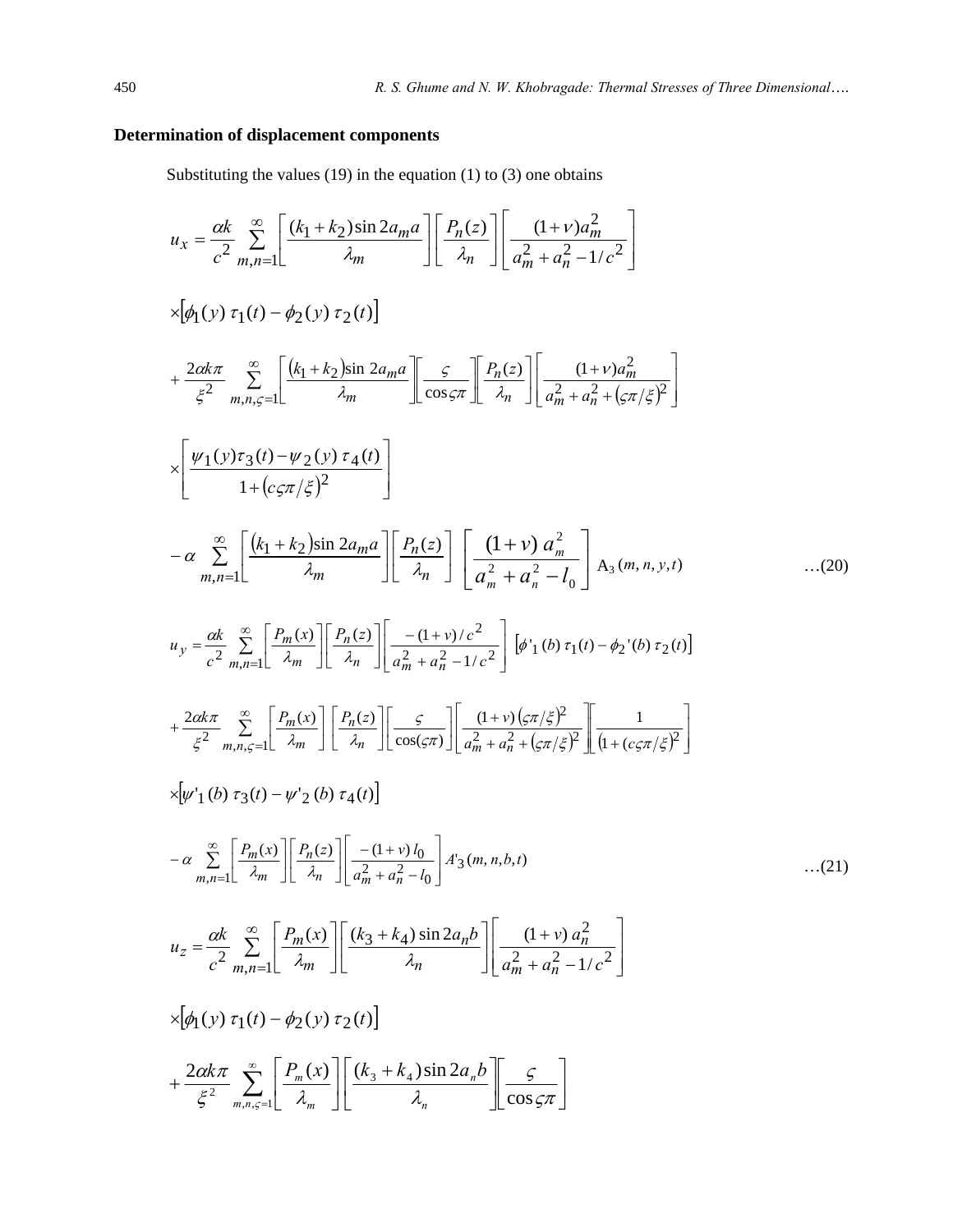*Sci. Revs. Chem. Commun.: 2(3), 2012* 451

$$
\left[\frac{(1+v)a_n^2}{a_m^2 + a_n^2 + (\varsigma \pi/\xi)^2}\right] \left[\frac{\psi_1(y)\tau_3(t) - \psi_2(y)\tau_4(t)}{1 + (c\varsigma \pi/\xi)^2}\right]
$$
  
-  $\alpha \sum_{m,n=1}^{\infty} \left[\frac{P_m(x)}{\lambda_m}\right] \left[\frac{(k_3 + k_4)\sin 2a_n b}{\lambda_n}\right] \left[\frac{(1+v)a_n^2}{a_m^2 + a_n^2 - l_0}\right] A_3(m,n,y,t)$ ...(22)

Where 
$$
\phi'_1(b) = \frac{\cosh(b/c) - \sinh(b/c) - 1}{1/c \sinh(\xi/c)}
$$

$$
\phi'_{2}(b) = \frac{\cosh((b-\xi)/c) - \sinh((b-\xi)/c) - \cosh(b/c) - \sinh(b/c)}{(1/c)\sinh(\xi/c)}
$$

$$
\psi'_{1}(b) = \frac{-\cos(\varsigma \pi/\xi) b - (c\varsigma \pi/\xi)\sin(\varsigma \pi/\xi) b + 1}{(\varsigma \pi/\xi)}
$$

$$
\psi'_{2}(b) = \frac{-\cos(\varsigma \pi/\xi)(b - \xi) - (c\varsigma \pi/\xi)\sin(\varsigma \pi/\xi)(b - \xi) + \cos \varsigma \pi}{(\varsigma \pi/\xi)}
$$

$$
A'_{3}(m, n, h, t) = \int_{0}^{h} A_{3}(m, n, z, t) dz
$$

### **Determination of stress function**

Substituting values of (19) in equations (14) to (16) one obtains

$$
\sigma_{xx} = \frac{\alpha E k}{c^2} \sum_{m,n,\text{=1}}^{\infty} \left[ \frac{P_m(x)}{\lambda_m} \right] \left[ \frac{P_n(z)}{\lambda_n} \right] \left[ \frac{-a_n^2 + 1/c^2}{a_m^2 + a_n^2 - 1/c^2} \right] \left[ \phi_1(y) \tau_1(t) - \phi_2(y) \tau_2(t) \right]
$$
  
+ 
$$
\frac{2\alpha E k \pi}{\xi^2} \sum_{m,n,\text{=1}}^{\infty} \left[ \frac{P_m(x)}{\lambda_m} \right] \left[ \frac{P_n(z)}{\lambda_n} \right] \left[ \frac{\varsigma}{\cos(\varsigma \pi)} \right] \left[ \frac{-a_n^2 - (\varsigma \pi/\xi)^2}{a_m^2 + a_n^2 + (\varsigma \pi/\xi)^2} \right]
$$
  

$$
\times \frac{\left[ \psi_1(y) \tau_3(t) - \psi_2(y) \tau_4(t) \right]}{\left[ 1 + (c \varsigma \pi/\xi)^2 \right]}
$$
  

$$
- \alpha E \sum_{m,n=1}^{\infty} \left[ \frac{P_m(x)}{\lambda_m} \right] \left[ \frac{P_n(z)}{\lambda_n} \right] \left[ \frac{a_m^2 - (k_0^2 \pi^2/\xi^2)}{a_m^2 + a_n^2 - 1} \right] A_3(m,n,y,t)
$$
...(23)  

$$
\sigma_{yy} = \left( \frac{\alpha E k}{c^2} \right) \sum_{m,n=1}^{\infty} \left[ \frac{P_m(x)}{\lambda_m} \right] \left[ \frac{P_n(z)}{\lambda_m} \right] \left[ \frac{-a_m^2 - a_n^2}{a_m^2 + a_n^2 - 1/c^2} \right] \left[ \phi_1(y) \tau_1(t) - \phi_2(y) \tau_2(t) \right]
$$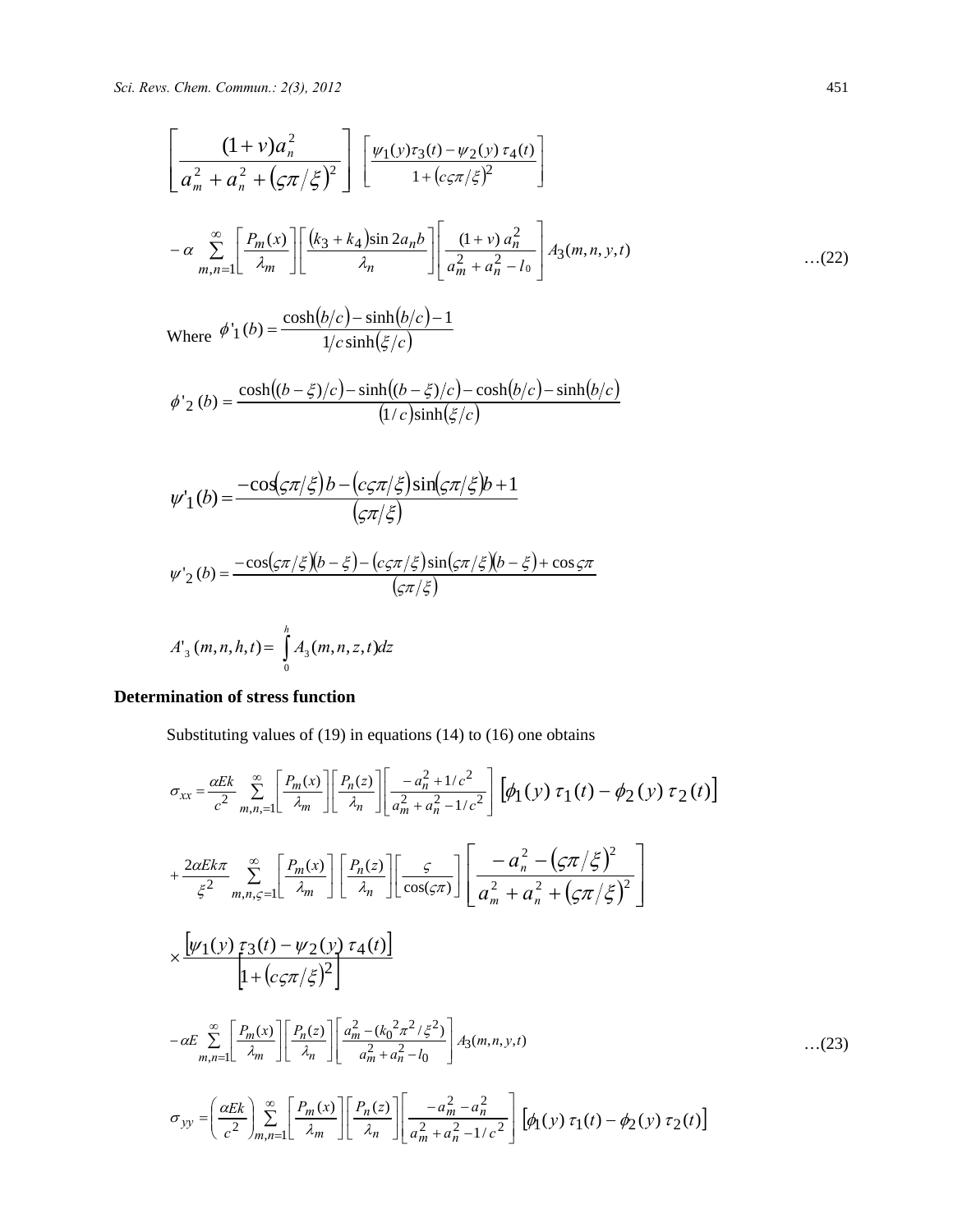$$
+\frac{2aE k\pi}{\xi^{2}} \sum_{m,n,\varsigma=1}^{\infty} \left[\frac{P_{m}(x)}{\lambda_{m}}\right] \left[\frac{P_{n}(z)}{\lambda_{n}}\right] \left[\frac{\varsigma}{\cos(\varsigma\pi)}\right] \left[\frac{-a_{m}^{2} - a_{n}^{2}}{a_{m}^{2} + a_{n}^{2} + (\varsigma\pi/\xi)^{2}}\right]
$$
\n
$$
\times \left[\frac{\psi_{1}(y) \tau_{3}(t) - \psi_{2}(y) \tau_{4}(t)}{\left[1 + (c_{\varsigma\pi/\xi})^{2}\right]}\right]
$$
\n
$$
-\alpha E \sum_{m,n=1}^{\infty} \left[\frac{P_{m}(x)}{\lambda_{m}}\right] \left[\frac{P_{n}(z)}{\lambda_{n}}\right] \left[\frac{-a_{m}^{2} - a_{n}^{2}}{a_{m}^{2} + a_{n}^{2} - l_{0}}\right] A_{3}(m, n, y, t)
$$
\n
$$
\sigma_{zz} = \left(\frac{\alpha E k}{c^{2}}\right) \sum_{m,n=1}^{\infty} \left[\frac{P_{m}(x)}{\lambda_{m}}\right] \left[\frac{P_{n}(z)}{\lambda_{n}}\right] \left[\frac{1/c^{2} - a_{m}^{2}}{a_{m}^{2} + a_{n}^{2} - 1/c^{2}}\right] \left[\phi_{1}(y) \tau_{1}(t) - \phi_{2}(y) \tau_{2}(t)\right]
$$
\n
$$
+\frac{2\alpha E k\pi}{\xi^{2}} \sum_{m,n,\varsigma=1}^{\infty} \left[\frac{P_{m}(x)}{\lambda_{m}}\right] \left[\frac{P_{n}(z)}{\lambda_{n}}\right] \left[\frac{\varsigma}{\cos(\varsigma\pi)}\right] \left[\frac{-(\varsigma\pi/\xi)^{2} - a_{m}^{2}}{a_{m}^{2} + a_{n}^{2} + (\varsigma\pi/\xi)^{2}}\right]
$$
\n
$$
\times \frac{\left[\psi_{1}(y) \tau_{3}(t) - \psi_{2}(y) \tau_{4}(t)\right]}{\left[1 + (c_{\varsigma\pi/\xi})^{2}\right]}
$$
\n
$$
-\alpha E \sum_{m,n=1}^{\infty} \left[\frac{P_{n}(x)}{\lambda_{m}}\right] \left[\frac{P_{n}(z)}{\
$$

## **Special case and numerical results**

Set 
$$
f(x, z, t) = (1 - e^{-t})(x + a)^2 (x - a)^2 (z + h)^2 (z - h)^2
$$
,  
\n $g(x, z, t) = (1 - e^{-t})(x + a)^2 (x - a)^2 (z + h)^2 (z - h)^2 e^b$ ,  
\n $\delta = \frac{8(k_1 + k_2)k\pi}{h^2}$ ,  $a = 1.5$ ,  $k = 0.86$ ,  $\delta = 3$ ,  $h = 2$ ,  $t = 1$  sec in the equation (17) to obtain  
\n
$$
\frac{T(x, y, z, t)}{\delta} = \sum_{m=1}^{\infty} \sum_{n=1}^{\infty} \sum_{n=1}^{\infty} (-1)^{(n+1/2)} \left(\eta + \frac{1}{2}\right) \left(\frac{P_m(x)}{\mu_n}\right) \left(\frac{P_m(z)}{\lambda_m}\right) \left(\frac{1}{1 - q^2}\right)
$$
\n
$$
\times \left[\frac{a_n \cos^2(a_n) - \cos(a_n) \sin(a_n)}{a_n^2}\right] \times [\Phi(y)e - \Psi(y)]
$$
\n
$$
\times \int_{0}^{t} (1 - e^{-t'}) e^{-0.86\left(q^2 + \left(\eta + \frac{1}{2}\right)^2 \pi^2\right) (t - t')} dt'
$$
\n...(26)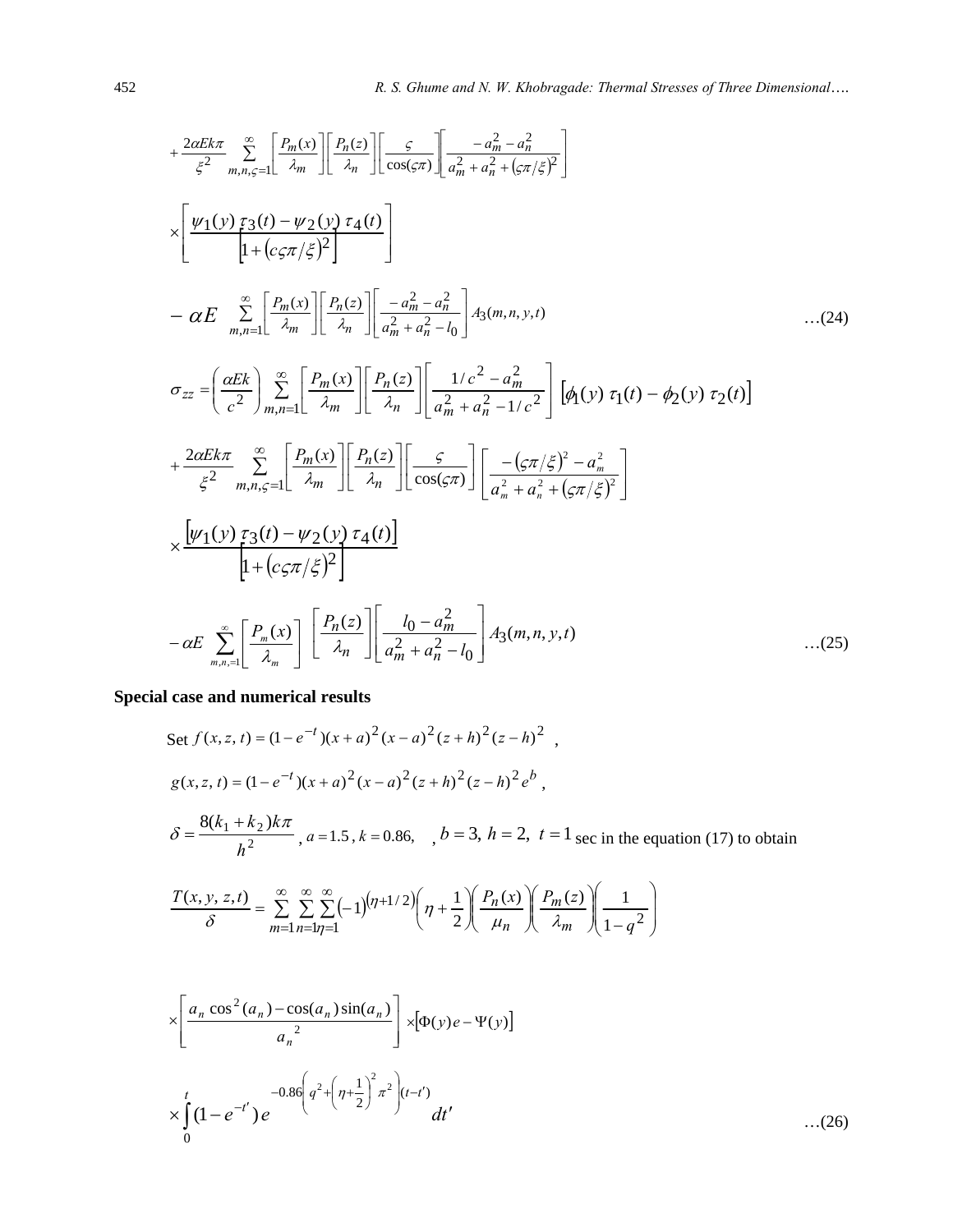





**Fig. 2:** σ**xx versus x for different values of t** 



**Fig. 3:** σ**zz versus x for different values of t**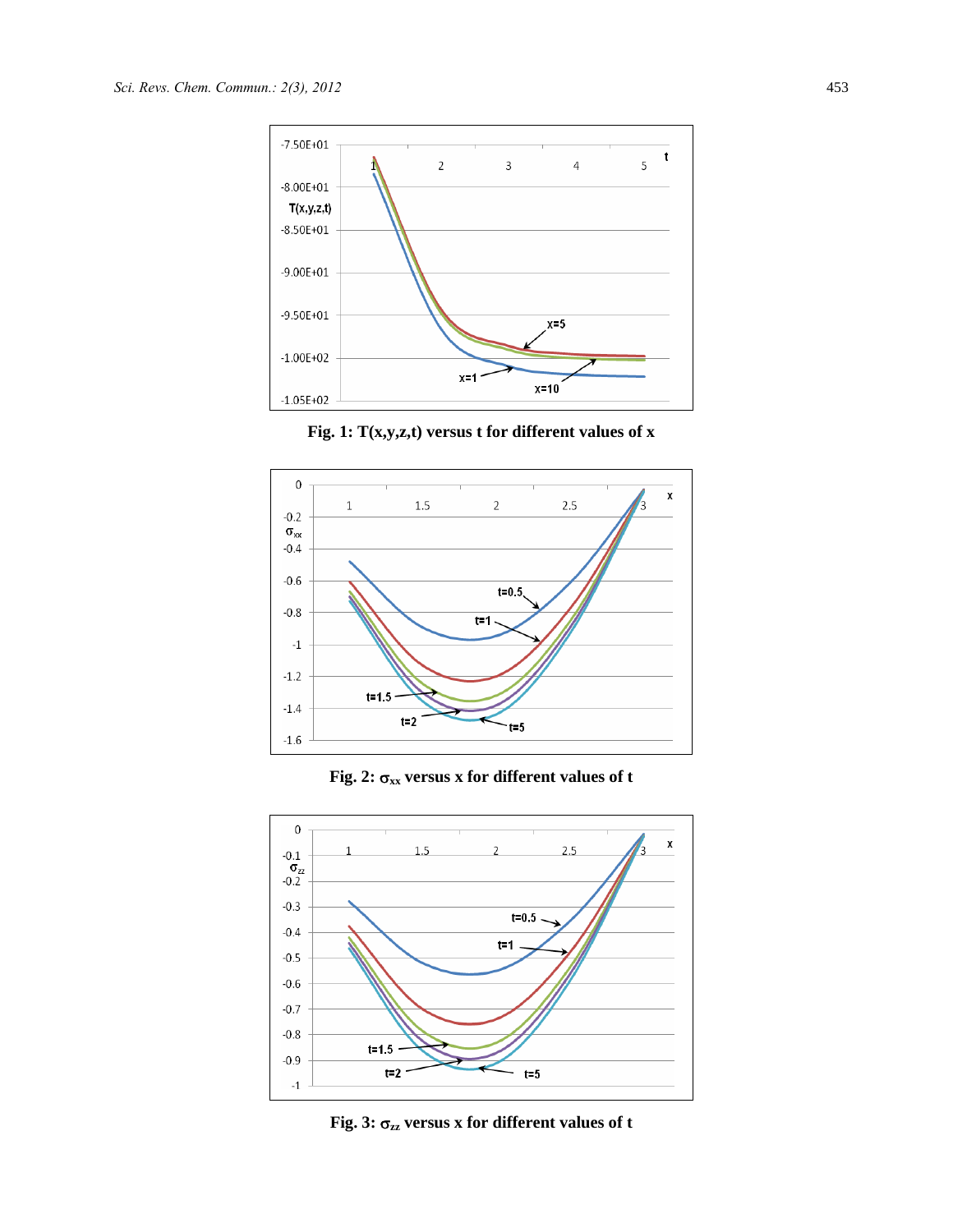









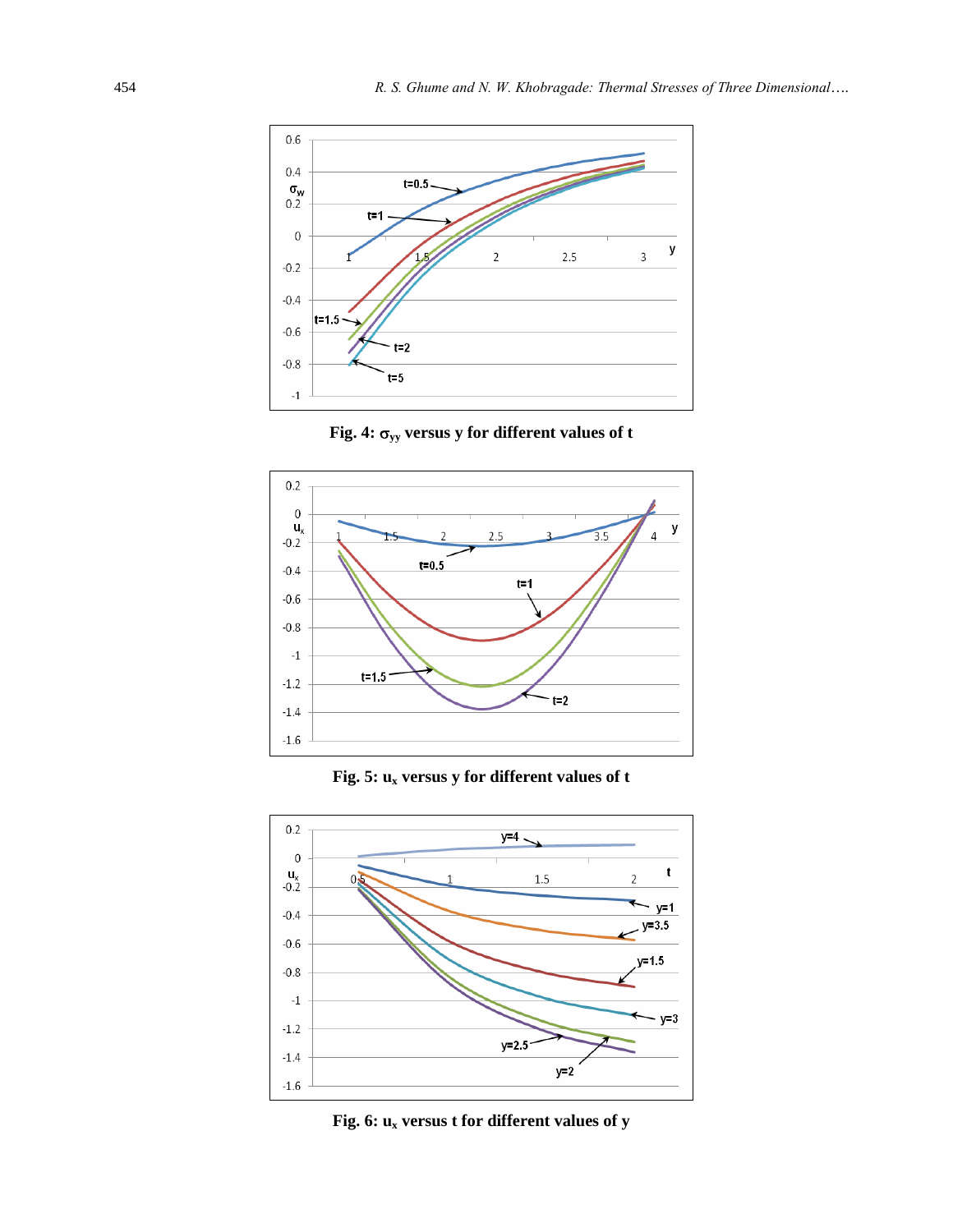

**Fig. 7: uz versus t for different values of x** 







**Fig. 9: uy versus t for different values of y**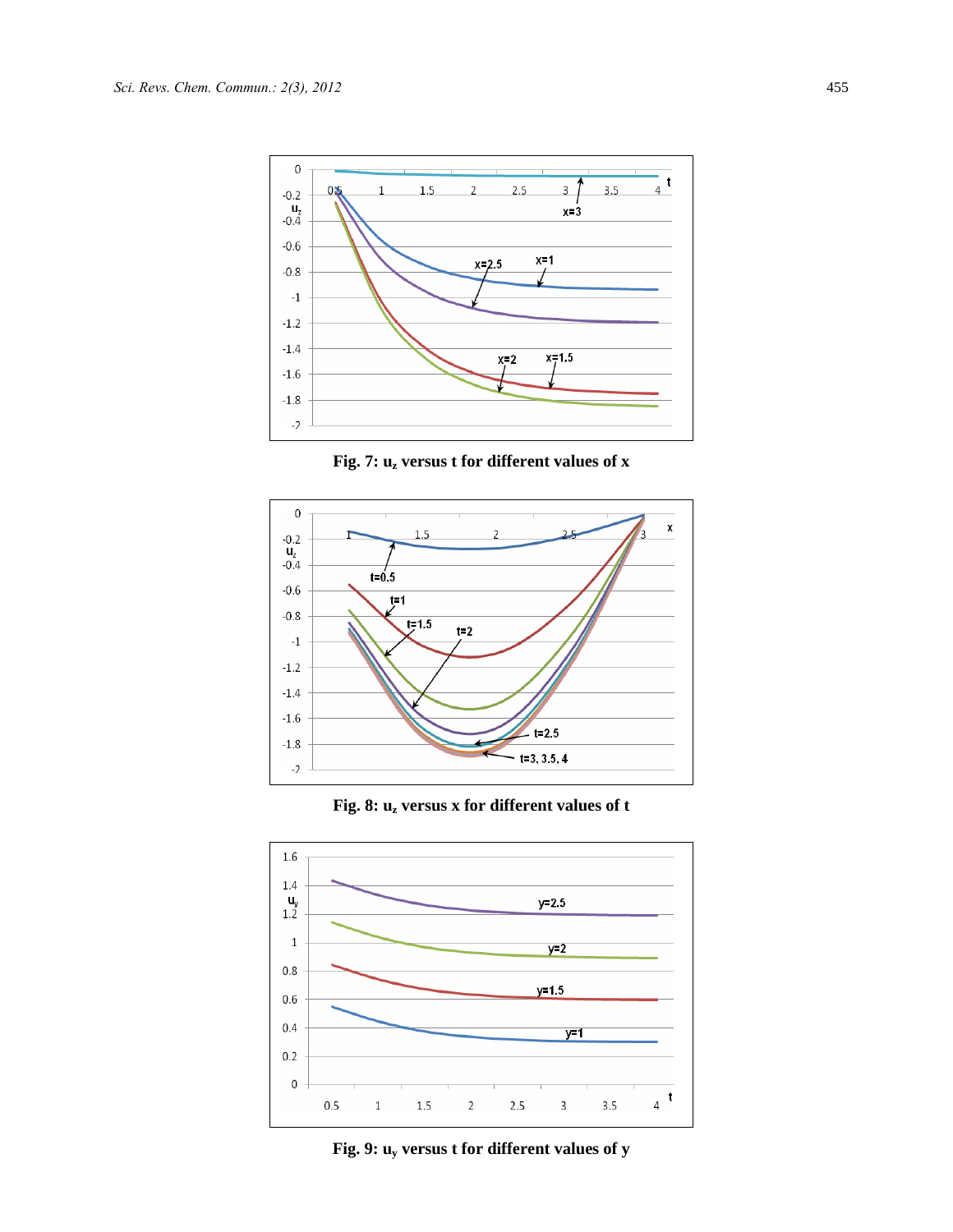

**Fig. 10: U(x,y,z,t) versus t for different values of y**

### **CONCLUSION**

The temperature distribution, unknown temperature gradient, displacements, and thermal stresses on the edge  $y = b$  of a thin rectangular plate have been obtained, when the boundary conditions are known with the aid of finite Marchi-Fasulo transform and Laplace transform techniques.

The expressions are represented graphically. The results are obtained in the form of infinite series. It is observed that as x increases the temperature gradually decreases. Any particular case of special interest can be derived by assigning suitable values to the parameters and functions in the expressions.

### **ACKNOWLEDGEMENT**

The authors are thankful to University Grant Commission, New Delhi for providing the partial financial assistance under major research project scheme.

### **Appendix**

The finite Marchi-Fasulo integral transform of  $f(z)$ ,  $-h < z < h$  is defined to be ∫ − = *h h*  $F(n) = \int f(z)P_n(z)dz$  then at each point of (-h, h) at which f(z) is continuous,

$$
f(z) = \sum_{n=1}^{\infty} \frac{\overline{F}(n)}{\lambda_n} P_n(z)
$$

where  $P_n(z) = Q_n \cos(q_n z) - W_n \sin(q_n z)$ 

$$
Q_n = a_n(\alpha_1 + \alpha_2)\cos(a_n h) + (\beta_1 - \beta_2)\sin(a_n h)
$$
  
\n
$$
W_n = (\beta_1 + \beta_2)\cos(\alpha_n h) + (\alpha_2 - \alpha_1)a_n\sin(\alpha_n h)
$$
  
\n
$$
\lambda_n = \int_{-h}^{h} P_n^2(z) dz = h[Q_n^2 + W_n^2] + \frac{\sin(2a_n h)}{2a_n}[Q_n^2 - W_n^2]
$$

The eigen values  $a_n$  are the solutions of the equation